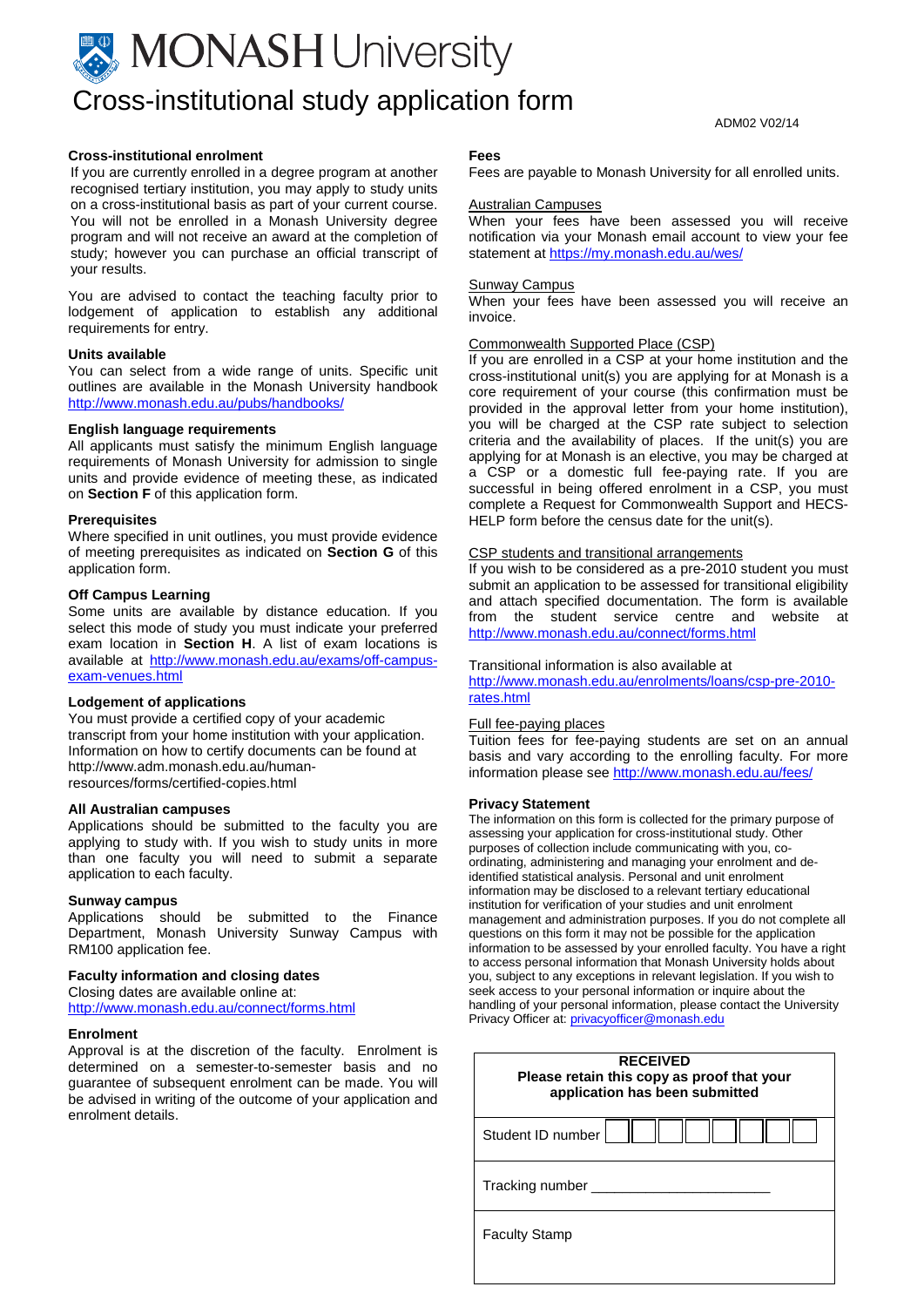

ADM02 V02/14

| <b>Tracking number:</b>                                                                   |  | Faculty sent to: |                                                                       | Campus:                                                    |                                             |                          |                                      |       |                                  |             |      |
|-------------------------------------------------------------------------------------------|--|------------------|-----------------------------------------------------------------------|------------------------------------------------------------|---------------------------------------------|--------------------------|--------------------------------------|-------|----------------------------------|-------------|------|
| <b>Section A Personal details</b>                                                         |  |                  |                                                                       |                                                            |                                             |                          |                                      |       |                                  |             |      |
| Have you ever applied to, or enrolled at, Monash University?<br>$\Box$ Yes $\Box$ No      |  |                  |                                                                       |                                                            |                                             |                          |                                      |       |                                  |             |      |
| If yes, please state student ID number                                                    |  |                  |                                                                       |                                                            |                                             |                          |                                      |       |                                  |             |      |
| Family name                                                                               |  |                  |                                                                       |                                                            |                                             |                          |                                      |       |                                  |             |      |
| Given names                                                                               |  |                  |                                                                       |                                                            |                                             |                          |                                      |       |                                  |             |      |
| Sex (M or F)                                                                              |  |                  |                                                                       | Date of birth                                              |                                             |                          |                                      |       |                                  |             |      |
|                                                                                           |  |                  |                                                                       |                                                            |                                             |                          | Day                                  | Month |                                  |             | Year |
| <b>Postal address</b>                                                                     |  |                  |                                                                       |                                                            |                                             |                          |                                      |       |                                  |             |      |
| Number/Street                                                                             |  |                  |                                                                       |                                                            |                                             |                          |                                      |       |                                  |             |      |
| Suburb/City/                                                                              |  |                  |                                                                       |                                                            |                                             |                          |                                      |       |                                  |             |      |
| Country<br><b>State</b>                                                                   |  |                  |                                                                       |                                                            |                                             |                          |                                      |       |                                  |             |      |
|                                                                                           |  |                  |                                                                       | Postcode                                                   |                                             |                          |                                      |       |                                  |             |      |
| Telephone/mobile                                                                          |  |                  |                                                                       |                                                            |                                             |                          |                                      |       |                                  |             |      |
| Email address                                                                             |  |                  |                                                                       |                                                            |                                             |                          |                                      |       |                                  |             |      |
| Section B Citizenship status (attach certified proof)                                     |  |                  |                                                                       |                                                            |                                             |                          |                                      |       |                                  |             |      |
| I am an Australian citizen                                                                |  |                  |                                                                       | $\Box$<br>birth certificate, passport etc                  |                                             |                          | If ticked, attach certified proof eg |       |                                  |             |      |
| I am a New Zealand citizen                                                                |  |                  |                                                                       |                                                            | If ticked, attach certified proof<br>$\Box$ |                          |                                      |       |                                  |             |      |
| I am the holder of an Australian Permanent Resident Visa<br>(including humanitarian visa) |  |                  | □<br>If ticked, attach certified proof                                |                                                            |                                             |                          |                                      |       |                                  |             |      |
| I am on an international visa (eg student, spouse, diplomatic,<br>temporary, bridging)    |  |                  | $\Box$<br>If ticked, attach certified proof                           |                                                            |                                             |                          |                                      |       |                                  |             |      |
| I am a Malaysian citizen                                                                  |  |                  |                                                                       | If ticked, attach certified proof eg<br>□<br>identity card |                                             |                          |                                      |       |                                  |             |      |
| Section C Home institution approval (home institution to complete)                        |  |                  |                                                                       |                                                            |                                             |                          |                                      |       |                                  |             |      |
| Name and stamp of home institution                                                        |  |                  |                                                                       |                                                            |                                             |                          |                                      |       |                                  | Institution |      |
|                                                                                           |  |                  |                                                                       |                                                            |                                             |                          |                                      |       |                                  | stamp       |      |
| Name of course                                                                            |  |                  |                                                                       |                                                            |                                             |                          |                                      |       |                                  |             |      |
| Fee status at home institution                                                            |  |                  | □ Current CSP<br>$\Box$ Pre-10 CSP<br>$\Box$ Pre-09 CSP<br>Pre-08 CSP |                                                            |                                             | $\Box$ Domestic full fee |                                      |       | $\Box$ International<br>full fee |             |      |
| Will the units applied for in Section D be<br>counted towards the above course?           |  |                  | $\Box$ Yes<br>$\Box$ No                                               |                                                            |                                             |                          |                                      |       |                                  |             |      |
| Are the units electives or core<br>requirements of the student's course?                  |  |                  | □ Core requirement<br>$\Box$ Elective                                 |                                                            |                                             |                          |                                      |       |                                  |             |      |
| Name and position of approving officer                                                    |  |                  |                                                                       |                                                            |                                             |                          |                                      |       |                                  |             |      |
| Email                                                                                     |  |                  |                                                                       |                                                            |                                             | Telephone                |                                      |       |                                  |             |      |
| Signature                                                                                 |  |                  |                                                                       |                                                            |                                             | Date                     |                                      |       |                                  |             |      |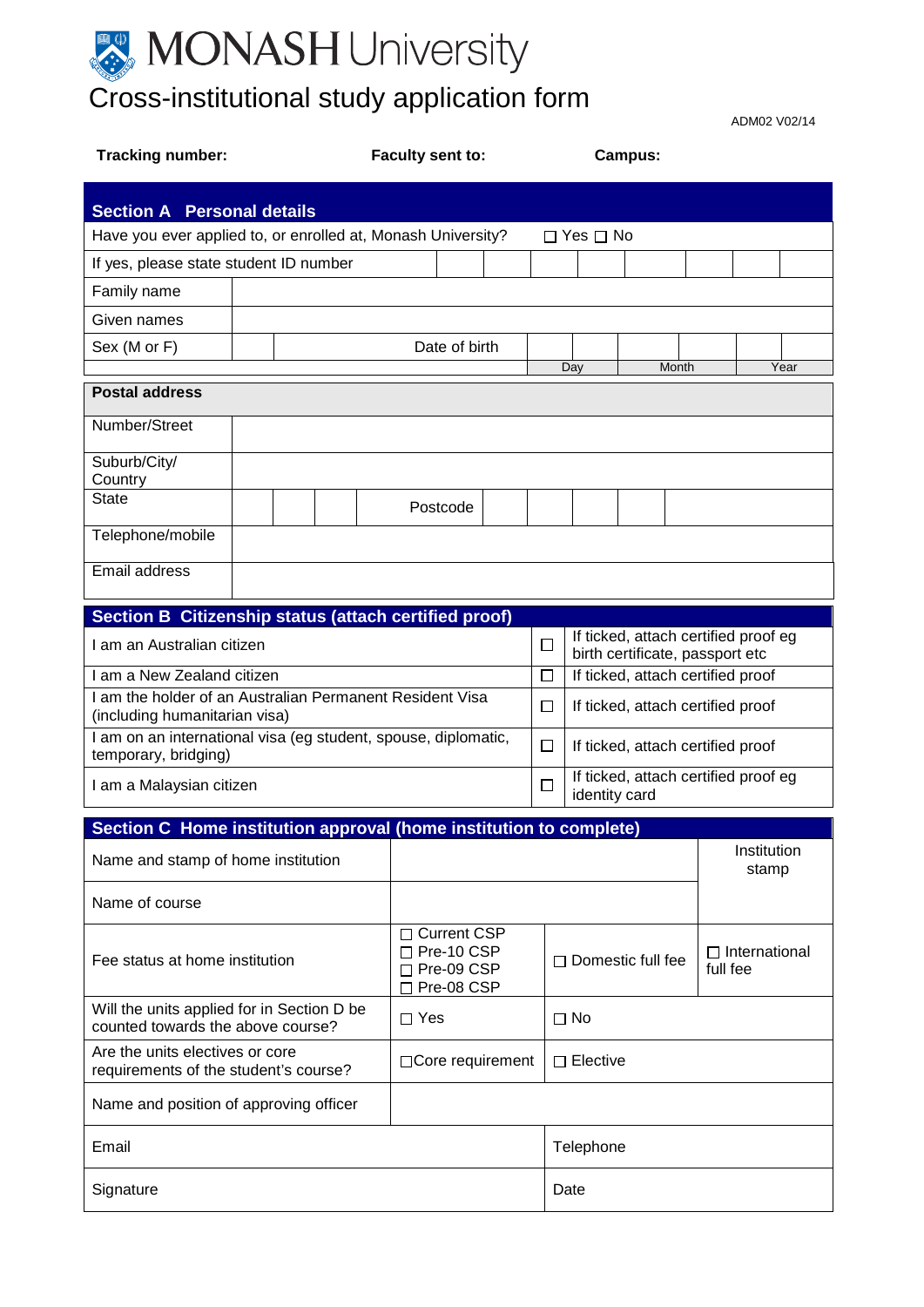# MONASH University Cross-institutional study application form

ADM02 V02/14

# **Section D Monash University unit details**

Please list below the units you wish to apply for. Unit offering details including semester and mode of offering are located online at www.monash.edu.au/pubs/handbooks.

|           |            |      |          |                   |        |                     | <b>Office Use Only</b> |
|-----------|------------|------|----------|-------------------|--------|---------------------|------------------------|
| Unit code | Unit title | Year | Semester | Day/DE<br>Evening | Campus | Approved?<br>Yes/No | Authorised by          |
|           |            |      |          |                   |        |                     |                        |
|           |            |      |          |                   |        |                     |                        |
|           |            |      |          |                   |        |                     |                        |
|           |            |      |          |                   |        |                     |                        |

| Section E Reason for applying for Cross-Institutional enrolment - applicant statement |
|---------------------------------------------------------------------------------------|
|                                                                                       |
|                                                                                       |
|                                                                                       |
|                                                                                       |
|                                                                                       |
|                                                                                       |
|                                                                                       |
|                                                                                       |
|                                                                                       |
|                                                                                       |
|                                                                                       |
|                                                                                       |
|                                                                                       |
|                                                                                       |
|                                                                                       |
|                                                                                       |
|                                                                                       |
|                                                                                       |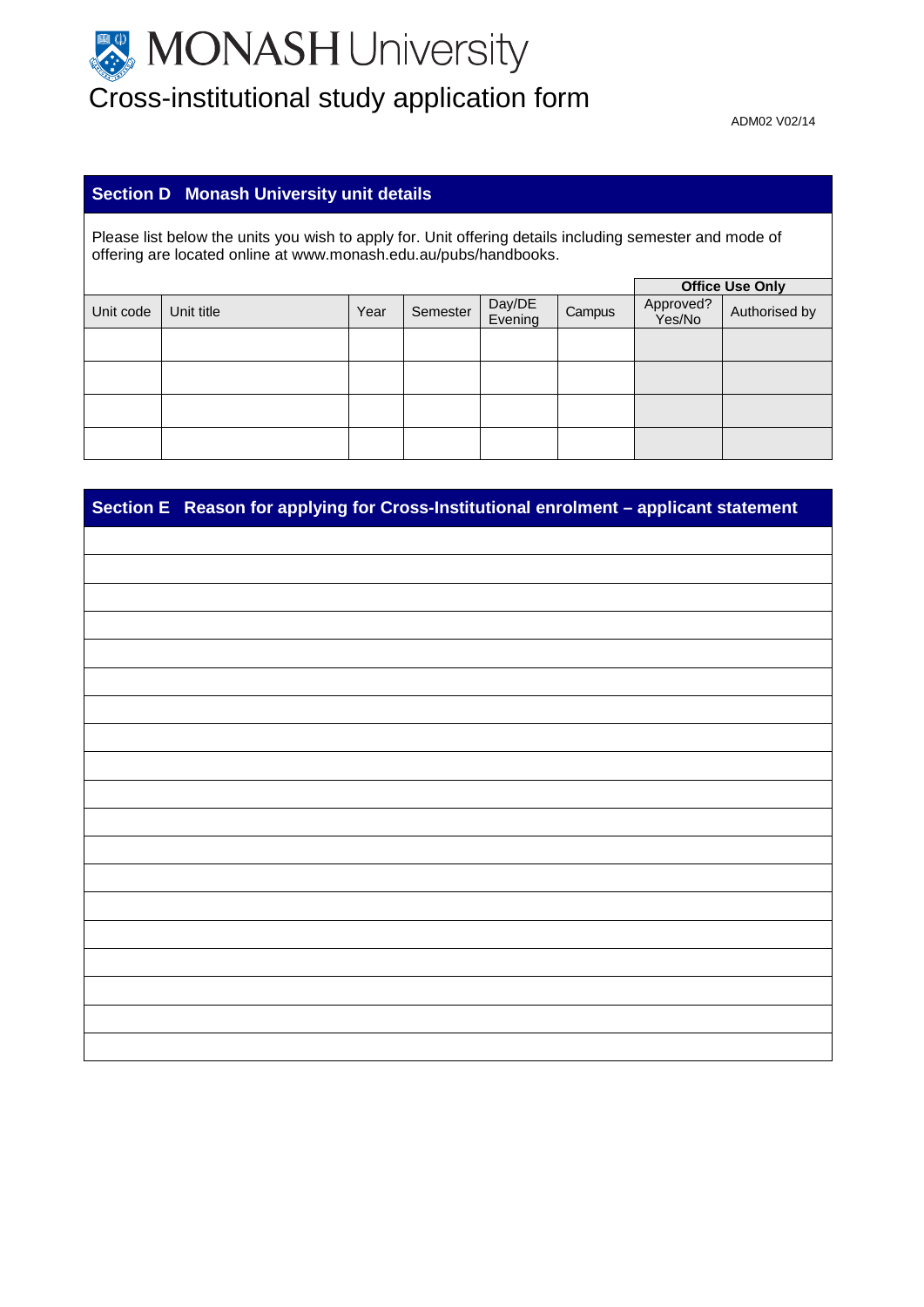

# Cross-institutional study application form

ADM02 V02/14

## **Section F English language requirements**

Please tick one of the boxes below to indicate how you have met the minimum Monash University English requirement. You must attach certified evidence of having met these requirements (eg an official transcript of results). You are advised to contact your faculty prior to lodging your application to establish if you will need to meet any course specific English language requirements in addition to those listed below. Completed the last two years of my secondary schooling, or Secondary schooling or  $\Box$ equivalent, in an English medium educational institution. equivalent Satisfactorily completed study equivalent to at least 24 Monash credit points (one standard full-time semester) in an Tertiary study  $\Box$ English medium educational institution at Australian VET certificate IV level or above, or equivalent. Single higher education units Passed a unit in an English medium higher education  $\Box$ institution. Achieved minimum overall score of 6.5 **and** Achieved a minimum score in each band of: IELTS academic English test Reading: 6.0 □ Listening: 6.0<br>Writing: 6.0  $Writing:$ Speaking: 6.0 Achieved minimum overall score of 580 **and** Paper-based TOEFL English test  $\Box$ Achieved a minimum score in the Test of Written English of 4.5 Achieved minimum overall score of 90 **and** Internet-based TOEFL English  $\Box$ Achieved a minimum score in these components of: test Written section: 22 Other sections: 20 Cambridge Certificate in Advanced English (CAE) Achieved a grade of "A"  $\Box$ Cambridge Certificate of<br>Proficiency in English  $\Box$ Achieved a grade of "C"

### **Section G Prerequisite requirements**

Where prerequisite requirements exist for the unit(s) you wish to study, you must attach certified evidence of having met these requirements (eg an official transcript of results).

|            | Have you attached certified proof of having met any existing prerequisites? |
|------------|-----------------------------------------------------------------------------|
| $\Box$ Yes | $\Box$ No – there are no prerequisite requirements                          |

## **Section H Off Campus Learning students exam location**

| venues.html)         | Please indicate your preferred exam location (see http://www.monash.edu.au/exams/off-campus-exam- |
|----------------------|---------------------------------------------------------------------------------------------------|
| Exam location number |                                                                                                   |
| Exam location centre |                                                                                                   |
| Exam location place  |                                                                                                   |